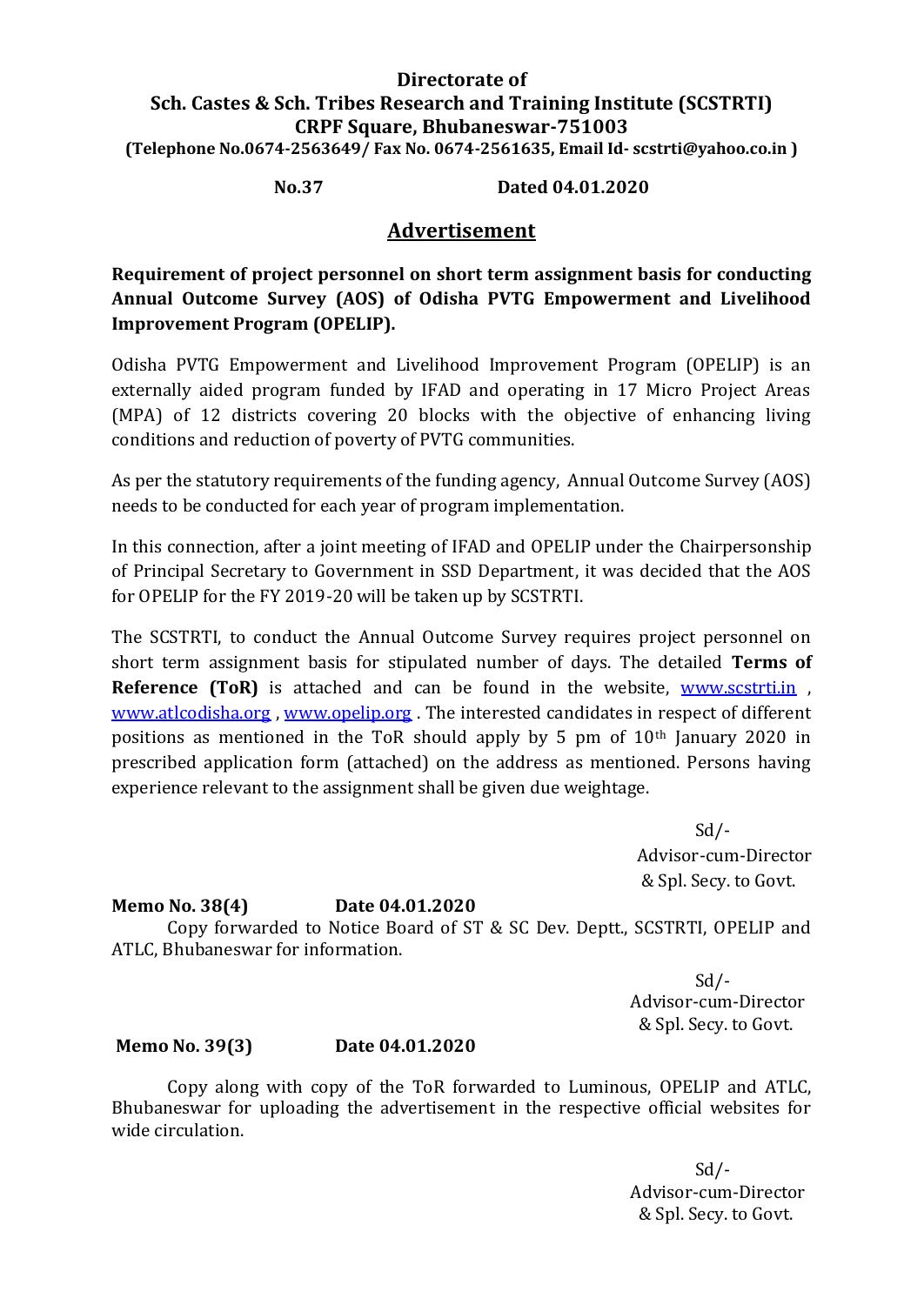# **TERMS OF REFERENCE**

# **Background**

Government of Odisha in partnership with International Fund for Agriculture Development (IFAD) has taken up Odisha PVTG Empowerment & Livelihoods Improvement Program (OPELIP) meant for livelihoods Improvement of 13 Particularly Vulnerable Tribal Groups in the State. The goal is to improve their living condition and reduction of poverty.

The program is being implemented through 17 Micro Project Agencies in 12 districts, 89 Gram Panchayats covering 1125 habitation villages. The program targets to cover 96651 households during 8 years program period. The key objectives of the program are: Food & nutrition security, ensuring livelihoods opportunities, capacity building of PVTGs, entitlements over land & forest, improved agriculture practices for increase in production, establishment of micro enterprises as alternative source of livelihoods and ensuring community infrastructure.

The overall goal of OPELIP is to achieve 'enhanced living conditions and reduced poverty of the target group households. This is sought to be achieved through realizing the development objective of enabling improved livelihoods and food and nutrition security primarily for 27308 PVTG households, 39969 other tribal households and 29374 other poor and Schedules Caste (SC) households. This in turn will be achieved via building the capacity of the target households, securing them their entitlements over land and forest, improving their agricultural practices for enhanced production, promoting income-generating micro-enterprises for alternate livelihoods and ensuring access to education, health and other services and improving community infrastructure.

## **Purpose of Annual Outcome Survey:**

Outcome monitoring measures the immediate changes coming about as a result of Program interventions. The outcome indicators to be monitored are outlined in the Program logical framework. The 7 outcome indicators to be covered in the Annual Outcome Survey are listed below

- Empowered community institutions access their entitlements
- Strengthened women SHGs access financial services
- Secured access to land for cultivation and homestead and improved land productivity
- Improved access to inputs and increased production
- Improved access to livelihood opportunities and rural market
- Improved access to social and economic community infrastructure
- Reduced drudgery to women

The AOS would entail annually measuring and assessing whether the program is moving towards achieving the objective of empowering and enabling the PVTG/tribal communities to take up livelihood opportunities based on sustainable and equitable use of natural resources. Outcome monitoring are not always easy for M&E staff in the program to collect information, the program will conduct Annual Outcome Surveys (AOS) as per IFAD's guidelines, interviewing a sample of farmers/households to gather data on key program indicators.

The AOS is a household survey that is undertaken annually and covers a small sample of households selected randomly in Program areas (Program beneficiaries) and non-Program areas (nonbeneficiaries, to be used as a comparison group). The Annual Outcome Survey (AOS) is a tool to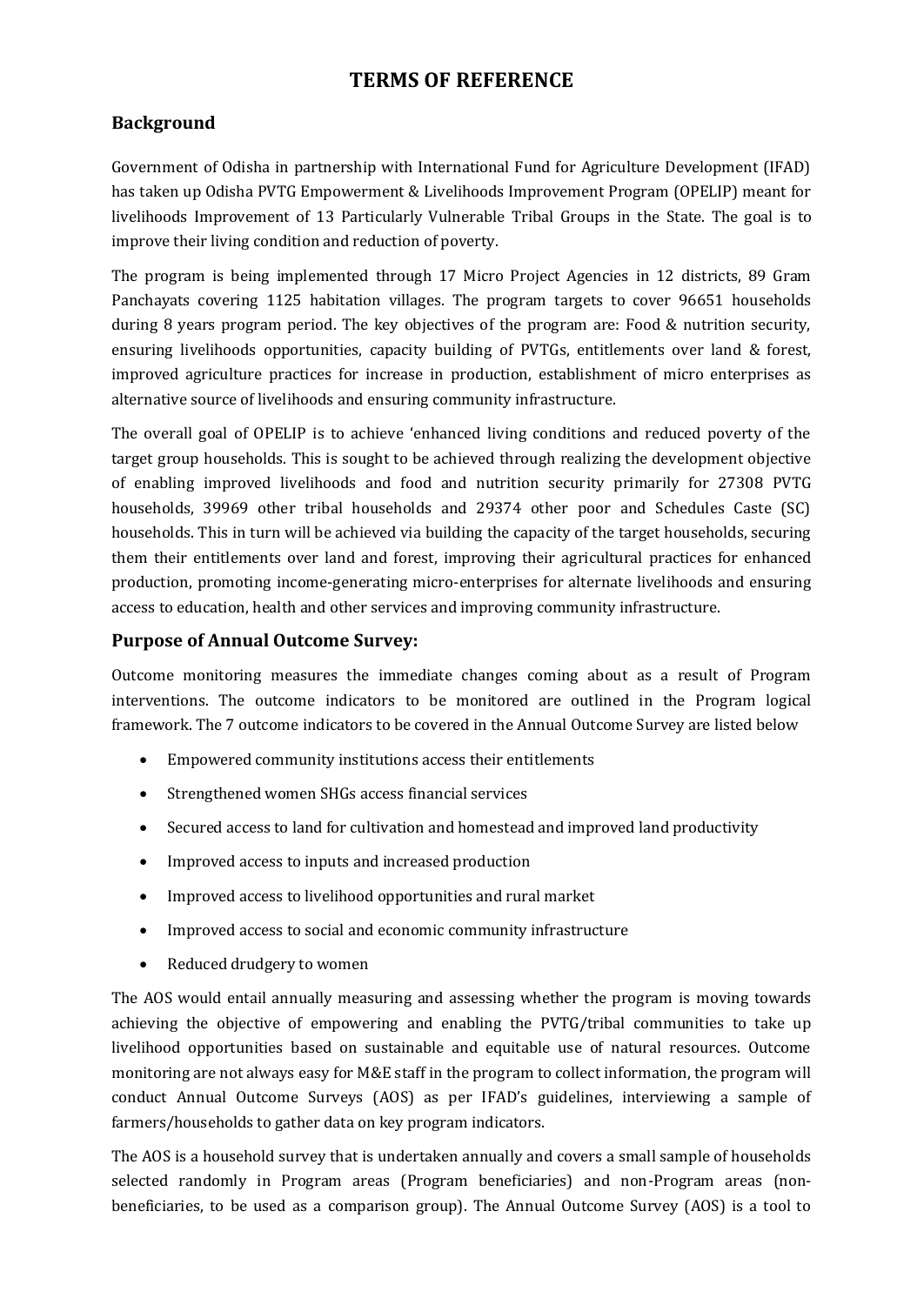monitor how well a program is doing through a systematic process of learning by doing annually. More specially, the AOS is intended to set out to identify positive and negative changes taking place at the household level, provide early evidence of program success or failure, provide time performance information so that corrective actions may be taken as required, and also assess targeting efficiency.

# **Scope of Annual Outcome Survey**

The households will be the unit of study in entire 17 MPAs. As per the IFAD guidelines total 400 households (200+200) in 40 villages (20+20) will be studied in both program and non-program areas. This will be carried out following the IFAD guidelines.

- Collection of primary data through a pre-defined questionnaire from selected 200 sample households of 20 programme villages and 200 sample households of 20 control villages in 17 OPELIP operational MPAs. Random sampling method will be used by the survey team while selecting sample households from sample programme and control village.
- Total of 20 FGD (Two FGDs per village one with women and one with PVTG) to be conducted as per pre-set guidelines and questionnaire in each village for 20 sample programme villages.
- Total of 40 Key Informant Interviews (KII) will be conducted taking into account of two KII per village for 20 sample programme villages.
- Selection of the sample beneficiary household will be done by the agency during the data collection process in the villages. Simple random sampling process will be followed for the selection of the sample household.
- The pre-defined fixed set of questionnaires for household survey, focused group discussion and key informant interview will be administered.

Note:

- 1. Data from randomly selected 10 families from each sample village will be collected.
- 2. 2 to 3 sample villages per MPA shall be surveyed.
- **3.** 4 teams will be formed comprising of 4 enumerators in each team to be participated by two field coordinator under the guidance of one Team Leader.

## **Time Schedule of AOS:**

| <b>Particulars of Activity</b>                                                                                 | <b>Time line</b> |
|----------------------------------------------------------------------------------------------------------------|------------------|
| Training to the enumerators, field coordinator, team leader<br>and DEO /MIS assistant at SCSTRTI, Bhubaneswar. | 3 days           |
| Survey will be started and completed within 12 days of<br>starting (including to &fro)                         | 12 days          |
| Data entry will take 7 days after completion of 12 days field<br>work                                          | 7 days           |
| Completion of draft report writing and sharing within 7 days.                                                  | 7 days           |
| Submission of final report & publication within 7 days                                                         | 7 days           |
| Total                                                                                                          | 36 days          |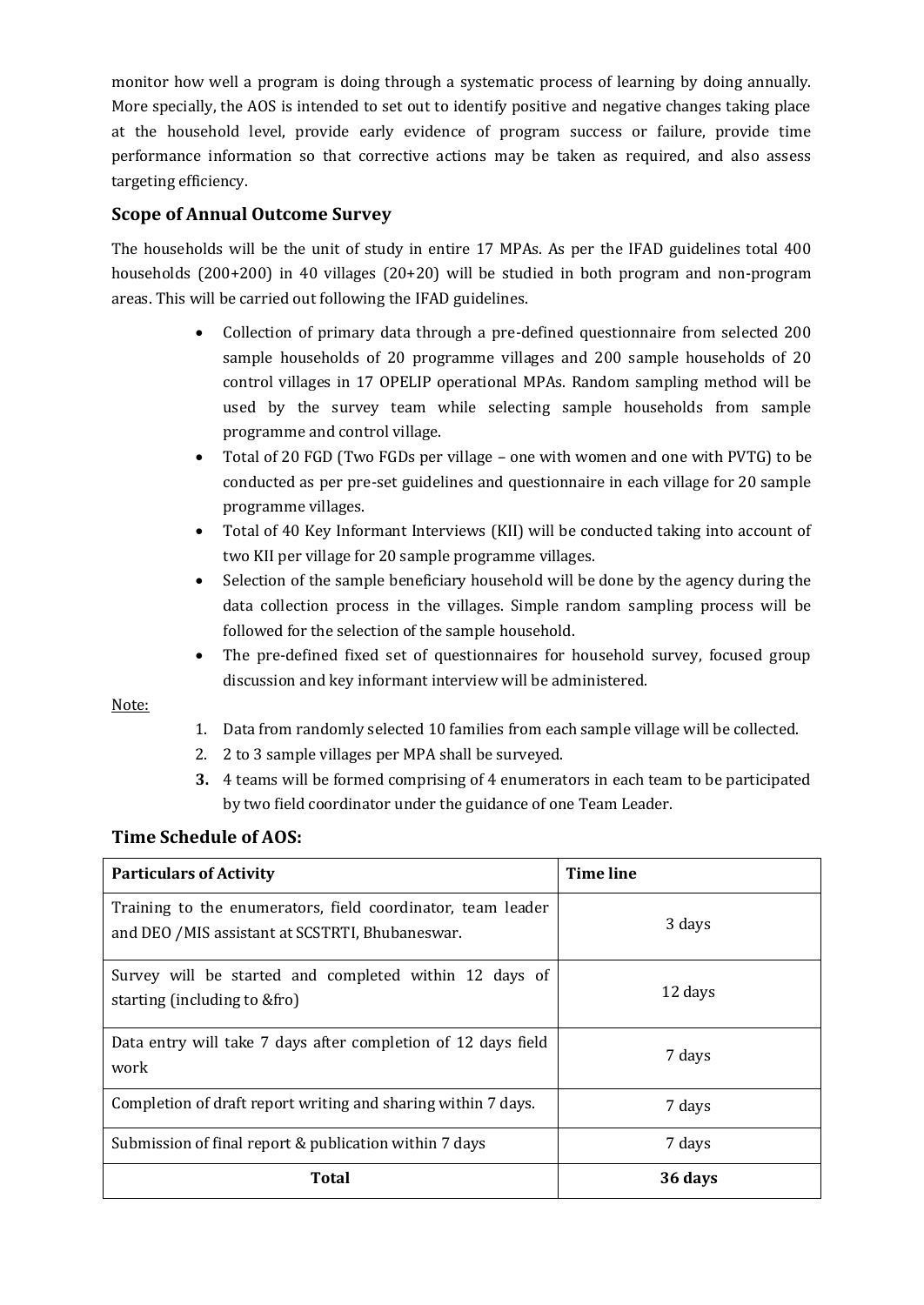## **Deliverables:**

The agency (SCSTRTI) will submit the following deliverables after the completion of the assignment.

- a. Submission reports (soft & hard), excel sheet, word file & photographs
- b. Sharing reports with the program team
- c. Publication of documents/reports at least 100 copies to be shared with the program.
- d. Submission of completed set of all questionnaires, FGD, GD & KII copies.

## **Methodology**

#### **Selection of Study Area and Sample Units:**

The survey will be carried out in all 17 Micro Project Areas. As per the IFAD guidelines total 40 villages (20+20) of both programme and control villages will be selected. The programme villages shall be selected on random sampling method. It is noteworthy that as per Project Design Completion Report (PDCR) of OPELIP, total 1140 villages have been identified for coverage under OPELIP. However, out of 1140 villages, 15 were found uninhabited, and in 81 villages (56 in Jashipur and 25 in Morada MPA) no intervention has been made so far. Thus, the AOS would cover samples out of 1044 habitations within the geographical scope. Out of the 1044 villages 561 villages are considered as PVTG villages, for the respective micro-project agencies have been working with these villages before OPELIP was initiated.

To make the sample representative systematic random sampling procedure shall be followed MPA wise so as to ensure that the AOS covered all the MPAs. Systematic random sampling is a type of probability sampling method in which sample members from a larger population are selected according to a random starting point but with a fixed, periodic interval called sampling interval (SI). The 20 sample villages shall be drawn from program villages MPA wise. Each sample village shall be selected with respect to the concerned MPA following systematic random sampling method. Since, in each sample program village 10 random household survey would be conducted it is essential that the sample program village should have more than 20 households. To make the sample villages adequate for household survey the villages having less than 20 households shall be deducted before doing systematic sampling. However, considering situations if required, the pre-decided sample program villages may be changed.

### **Formula:**

Total villages = 1044 distributed under 17 MPAs.

# **Total eligible villages after deducting villages having less than 20 households = 904 distributed under 17 MPAs, MPA wise**

Samples to be drawn  $(S) = 20$ 

System Interval (SI) = Total eligible villages under each MPA/ sample villages (program villages having more than 20 households)

System generated Random Number shall be used (R)

Starting point  $(SP) = SI \times R$ 

The sample control villages shall be drawn from the list of control villages covered under the baseline survey done by the OPELIP in 2018. The simple random sampling method shall be followed for selection of the sample control villages. In case of inadequate representation of control villages in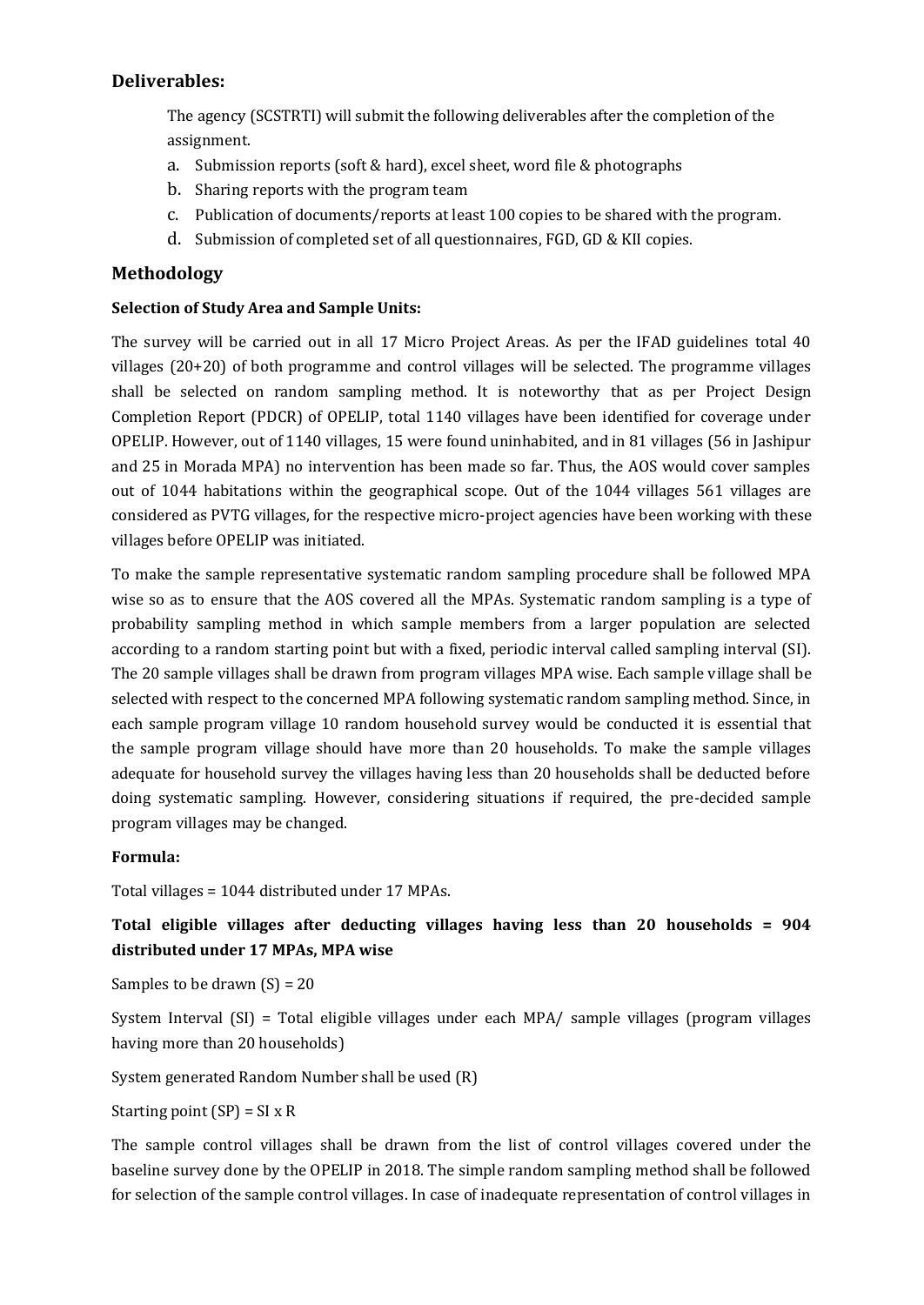any MPA area, the control village (reference baseline) nearest to or convenient to be covered from the sample program village shall be considered for AOS. Considering such situations sampling rectification shall be done during the field survey.

As per the AOS guideline, 10 households from each village will be picked up on random basis. Hence a total of 400 households to be surveyed. To conduct the survey for 10 households in a village, we need to select at least 15 households in that sample villages in order to avoid non-benefitted households in any cases.

Data will be collected through primary sources and wherever required the secondary sources shall be consulted.

## **Tools & technique**

The study will use Interview Schedule, Key Informant Information (KII), Focused Group Discussion (FGD), Group Discussion (GD), Observations etc. to collect the data at field level through using enumerators.

| <b>Particulars</b>                                                 | <b>Figures</b> |
|--------------------------------------------------------------------|----------------|
| Districts                                                          | 12             |
| <b>Blocks</b>                                                      | 22             |
| MPAs                                                               | 17             |
| No of programme villages                                           | 20             |
| No of non-programme villages                                       | 20             |
| No of households in each village (programme & control<br>villages) | 10             |

#### **Sampling Frame of the Survey.**

### **Sources of Data**

### **Secondary Data**

The secondary data will be collected from the programme at MPA/PMU level on various expenditures and physical progress made. The village profile and progress in overall.

### **Primary Data**

Primary data will be collected from the selected beneficiaries through Interview, focused group discussion, and structured questionnaire. In addition, information will be also collected through discussions and interviews with local NGOs level workers.

### **Data Analysis**

The data collected form primary and secondary sources will be analyzed using both qualitative and quantitative methods depending on the nature of the field data and will be interpreted through statistical tools. Quantitative analysis will involve Descriptive and analytical statistics. Descriptive statistical tools like frequency, percentage, mean, and standard deviation will be used to analyze the primary data. The analyzed data shall be presented in the form of tables, diagram, Pie chart, flow charts and texts with suitable interpretations, generalization and implications. Microsoft excel tools will be used to process the data.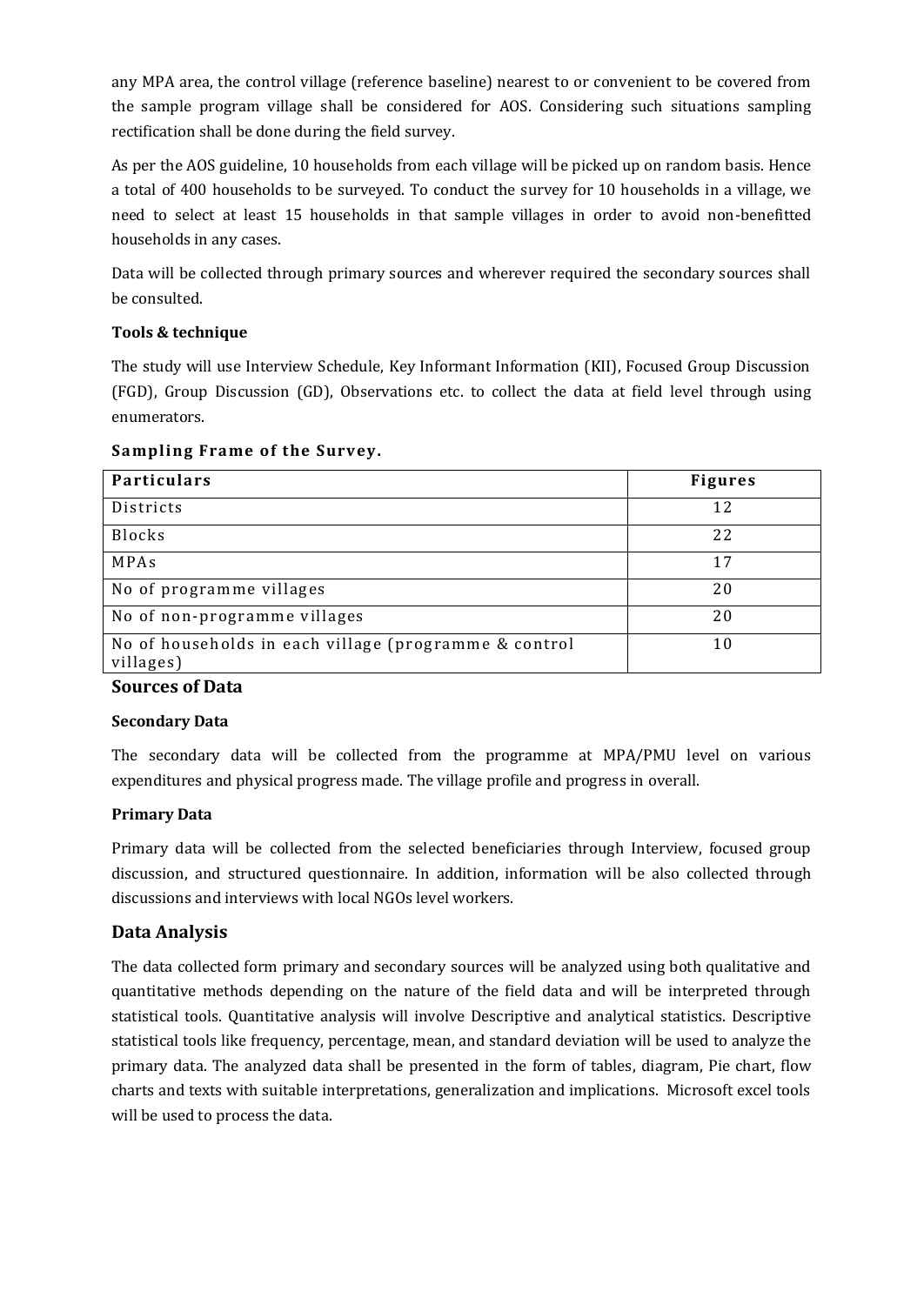## **Presentation of the Report**

The tentative chapter plan will be as follows:

- 1. Acknowledgements
- 2. Introduction
- 3. Objective, Methodology and Samples
- 4. Main impact assessment questions
- 5. Outcome indicator wise impact assessment
- 6. Results Effectiveness of the project
- 7. Conclusion and suggestions for future action
- 8. Appendix

### **Team Composition**

A team comprising **1 Team Leader, 2 Field Coordinators, 16 Enumerators & 2 DEO/MIS Assistant** will be hired by SCSTRTI to carry out the survey. Four teams will be constituted comprised of 4 enumerators in each team. These teams will be facilitated by the two-field coordinators under the guidance of a team leader. The data entry will be done by the 02 DEO/MIS assistant.

| Remuneration structure (per diem) for Annual Outcome Survey of OPELIP 2019 |                                        |       |       |                             |  |  |  |
|----------------------------------------------------------------------------|----------------------------------------|-------|-------|-----------------------------|--|--|--|
| <b>Sl</b>                                                                  |                                        | No of | No of |                             |  |  |  |
| N <sub>0</sub>                                                             | <b>Particulars</b>                     | units | days  | Amount per day (Rs.)        |  |  |  |
| 1                                                                          | Team Leader                            | 1     | 36    | 3000                        |  |  |  |
| 2                                                                          | Field coordinator                      | 2     | 15    | 1250                        |  |  |  |
| 3                                                                          | Enumerators                            | 16    | 12    | 600                         |  |  |  |
| 4                                                                          | DEO/MIS assistant                      | 2     | 10    | 500                         |  |  |  |
| 5                                                                          | TA                                     |       |       | As per actual/govt approved |  |  |  |
|                                                                            |                                        |       |       | rate                        |  |  |  |
| 6                                                                          | <b>Accommodation for Project Staff</b> |       |       | As admissible               |  |  |  |
|                                                                            | DA for Team Leader                     | 1     | 4     | 500                         |  |  |  |
| 8                                                                          | DA for Enumerator & field              | 18    | 12    |                             |  |  |  |
|                                                                            | coordinator                            |       |       | 300                         |  |  |  |

#### **Remuneration and entitlements for different personnel engaged in the survey**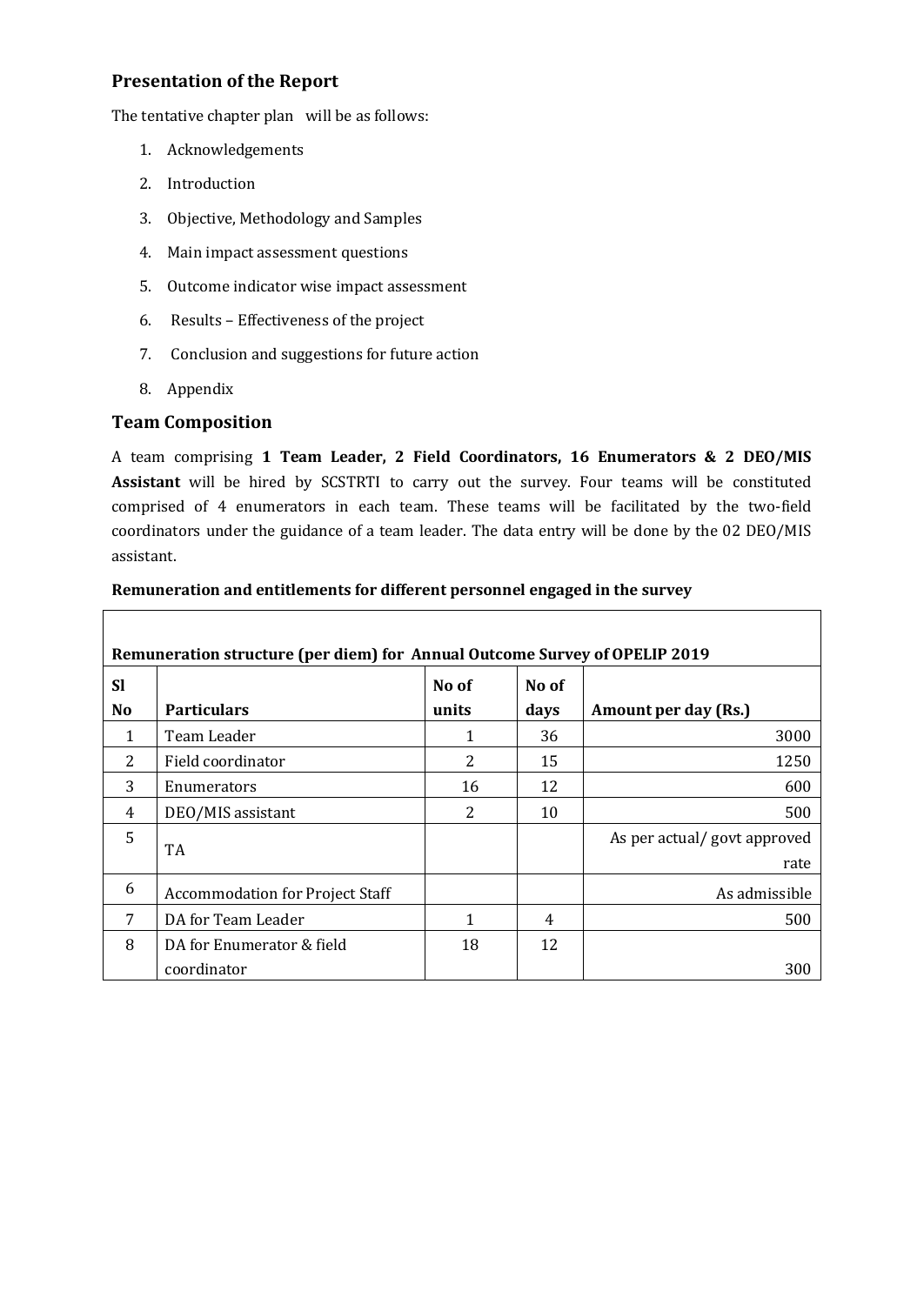# **APPLICATION FORM**

### **1. Position Applied For:**

| 2. PERSONAL DETAILS                  |  |
|--------------------------------------|--|
| <b>Name of the Candidate</b>         |  |
| <b>Father's Name</b>                 |  |
| <b>Correspondence Address</b>        |  |
| Mobile/Phone No.                     |  |
| <b>Telephone - Residence/ Office</b> |  |
| E-mail ID                            |  |
| Category                             |  |
| <b>Sex</b>                           |  |
| Age (as on $1st$ Jan 2020)           |  |

### **3. EDUCATIONAL QUALIFICATION (Recent First: Graduation Onwards)**

| Qualification | Board/<br><b>University</b> | Subjects/<br>Specialization | <b>Year of</b><br>Division/<br><b>Passing</b><br>Grade |  | Percentage<br>of Marks |  |
|---------------|-----------------------------|-----------------------------|--------------------------------------------------------|--|------------------------|--|
|               |                             |                             |                                                        |  |                        |  |
|               |                             |                             |                                                        |  |                        |  |

**Documents as proof of educational qualification must be attached**

## **4. OTHER QUALIFICATION (Including Relevant Short term certificate/ professional courses)**

| <b>Course Name</b> | <b>Duration</b><br>(From date<br>to date) | <b>Year of</b><br><b>Passing</b> | <b>Institution</b> | Course<br><b>Details</b> |
|--------------------|-------------------------------------------|----------------------------------|--------------------|--------------------------|
|                    |                                           |                                  |                    |                          |

#### **5. RELEVANT EMPLOYMENT / WORK EXPERIENCE (Current Employment First)**

| Name of Employer/<br>Organization | <b>Duration of</b><br><b>Employment</b> | Major Professional Responsibilities held,<br>relevant to the scope of work |
|-----------------------------------|-----------------------------------------|----------------------------------------------------------------------------|
|                                   |                                         |                                                                            |
|                                   |                                         |                                                                            |
|                                   |                                         |                                                                            |

### **6. COMPUTER LITERACY (Please tick the Appropriate Column)**

| <b>Software Package/</b> | <b>Level of Knowledge</b>                       |  |  |  |  |  |
|--------------------------|-------------------------------------------------|--|--|--|--|--|
| Application              | <b>Working</b><br><b>Basic</b><br><b>Expert</b> |  |  |  |  |  |
| <b>Word Processing</b>   |                                                 |  |  |  |  |  |
| <b>Spread Sheet</b>      |                                                 |  |  |  |  |  |
| Database                 |                                                 |  |  |  |  |  |
| Presentation             |                                                 |  |  |  |  |  |
| Web/E-mail               |                                                 |  |  |  |  |  |